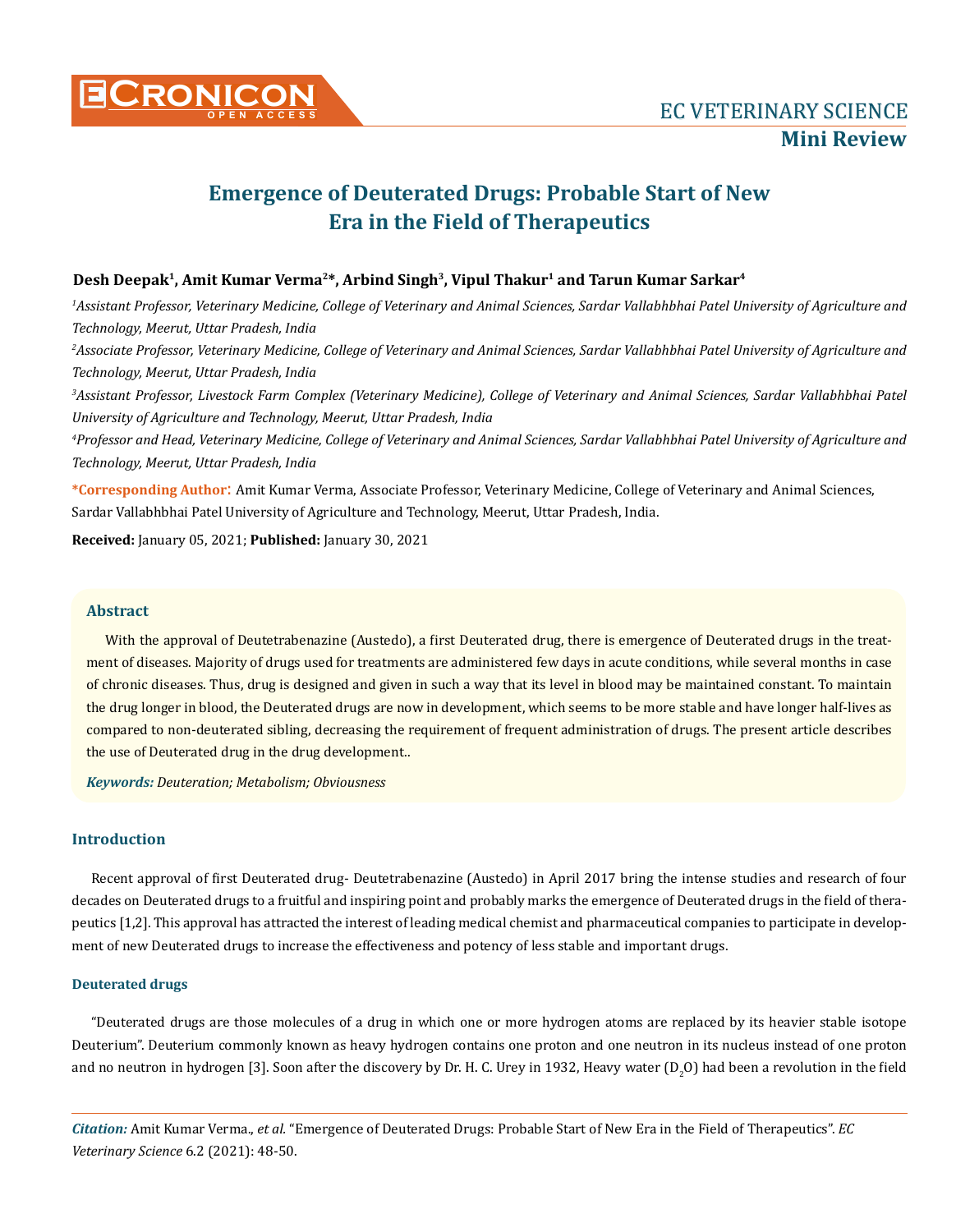of nuclear power production. The reason being its superior neutron-moderating ability but success of its use in field of medicine tested the patience of researchers for long time. Deuterated drugs incorporates the advantage of less frequent dosing due to longer half-lives, reduced toxicity due to reduced toxic metabolite formation, enhanced thermal stability for vaccine, reduced drug-drug interaction due to increased stability and also appreciable decrease in cost of therapy [4]. Recently a collaborative study by ICMR institution at Mumbai and heavy water board has formulated a  $D_2O$  based oral polio vaccine with improved thermostability which remains stable in tropics without maintaining cold chain.

Majority of drugs used for therapeutics are administered over the course of several days for acute and months for chronic and non-curable diseases therefore for each drug, dose and dosage regimen in designed to keep the blood level of drugs within therapeutic window. This can be strictly and practically achieved only when drugs are either infused at constant rate or administered frequently. Such drugs becomes impractical for long term treatments. Moreover, discovery of drugs is very time consuming, expensive and slow process due to poor metabolic stability and toxicity of most of molecules of interest. Vaccines which requires cold chain are not compatible to hot conditions of tropical climate. Carbon deuterium bond in Deuterated drugs has more bond energy than carbon hydrogen bonds thus such drugs are more stable and have longer half-lives as compared to non-deuterated sibling, decreasing the requirement of frequent administration of drugs [5]. Moreover, studies during last four decades has established the safety and non-toxic effects deuterated drugs to living cells. Deuterated drugs has emerged as a ray of hope for medicinal chemist for revamping older drugs and developing new drugs. It has been already estimated that at least 10 % of FDA approved drugs are amenable to successful deuteration.

Tetrabenazine- probably a vesicular monoamine transporter 2 (VMAT2) inhibitor has been used in several countries since 1950 as a neurological drug for treatment of disorders involving involuntary movements like Huntington's disease associated chorea and tardive dyskinesia. VMAT2 is a transmembrane protein which reduces the level of monoamine neurotransmitters like norepinephrine, dopamine and serotonin in synapses. In 2008, the drug tetrabenazine was approved by FDA and in 2017 its deuterated version receives the approval. This new compound is more stable thus requires two time daily administration instead of three time daily administration for tetrabenazine. Success of Deutetrabenazine has been translated in to a queue of similar strong researches in pipeline for the deuteration of drugs used in treatment of disease like cystic fibrosis, Narcolepsy, Parkinson disease, Schizophrenia, Alzheimer's, cancer etc. Such researches includes a total of 29 molecules (22 orphan drugs) of which 21 has already entered clinical phase and rest 8 are in developmental phase. 21 molecules in clinical phase points towards positive responses of drugs in those fields till now and suggest that they will be available soon in future for the treatment of diseases. This should be credited to intense studies in application of  $\mathrm{D}_2\mathrm{O}$  in medicine in attempts to utilize its different chemical behavior and effect on living system for the purpose of increasing drugs half-lives and efficacy during last two decades.

#### **Conclusion and Future Prospects**

There are significant chances of improvement in the pharmacokinetic and/or toxicological properties of existing drugs by deuteration. There is trend by the pharmaceutical companies to launch the deuterated versions of their new molecules in their ongoing patent applications. These deuterated versions of the new compounds are being tested for variety of diseases for example Huntington disease. There is tremendous scope of development of drug by deuteration.

#### **Bibliography**

- 1. [Timmins GS. "Deuterated drugs; updates and obviousness analysis".](https://www.tandfonline.com/doi/abs/10.1080/13543776.2017.1378350?journalCode=ietp20) *Expert Opinion on Therapeutic Patents* 12 (2017): 1353-1361.
- 2. [Demidov VV. "Site-specifically deuterated essential lipids as new drugs against neuronal, retinal and vascular degeneration".](https://pubmed.ncbi.nlm.nih.gov/32247036/) *Drug Discovery Today* [25.8 \(2020\): 1469-1476.](https://pubmed.ncbi.nlm.nih.gov/32247036/)
- 3. [Timmins GS. "Deuterated drugs: where are we now?"](https://www.ncbi.nlm.nih.gov/pmc/articles/PMC4579527/) *Expert Opinion on Therapeutic Patents* 10 (2014): 1067-1075.

*Citation:* Amit Kumar Verma., *et al.* "Emergence of Deuterated Drugs: Probable Start of New Era in the Field of Therapeutics". *EC Veterinary Science* 6.2 (2021): 48-50.

49